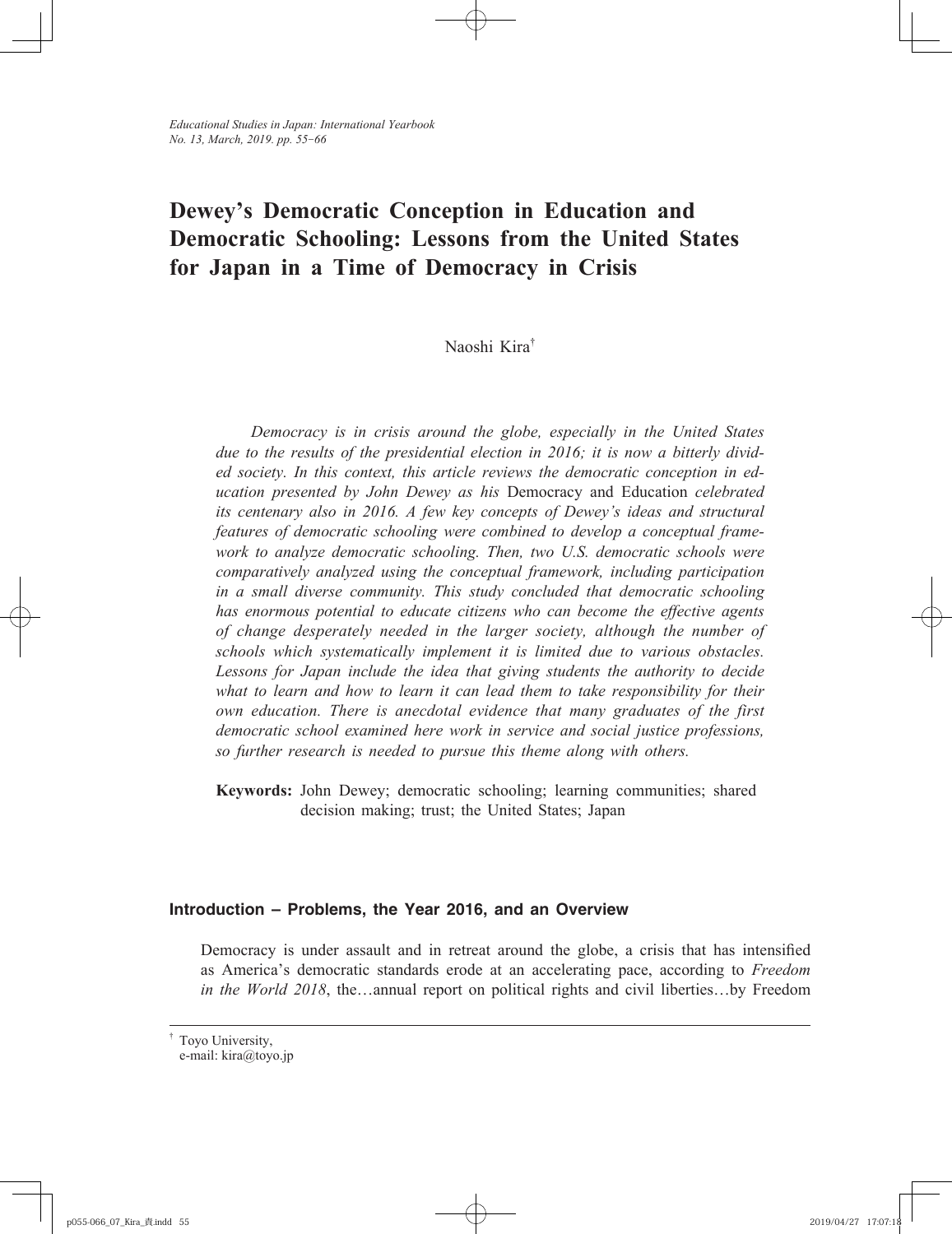House… "Democracy is facing its most serious crisis in decades," said M. J. Abramowitz, [its] president. "Democracy's basic tenets—guarantees of free and fair elections, the rights of minorities, freedom of the press, and the rule of law—are under siege around the world".

Democracy is in crisis around the globe. The results of the U.S. presidential election and Britain's vote to leave the European Union (Brexit), both held in 2016, have been widely seen as signs of the rise of inward-looking populism in a so-called post-truth era. In particular, the current U.S. administration has promoted inward-looking, America-first policies ever since its inauguration in 2017, embodied, for example, through stricter immigration policies, continuous attacks on the news media critical of the administration, etc. As a result, the United States is now a bitterly divided, intolerant society.

The year 2016 happened to be the centenary of the publication of *Democracy and Education* (1916) by the prominent American philosopher, John Dewey (1859-1952) who stressed the importance of education in a democracy. One hundred years after the original publication, this book is still well-read around the world, reflected in the fact that in 2016, there were "many conferences, special issues of journals, and book-length sets of essays on Dewey's oeuvre" (Hansen, 2017,  $xix$ )<sup>2</sup>. Importantly, Dewey was fully aware that creating and maintaining a democracy was a formidable task, and he "[made] it plain that the United States [was] not yet a democratic society" (ibid., xxi). That is why, 100 years later, "[w]hat Dewey has to say about education, schools, teaching, curriculum, knowledge, learning, society, democracy, justice, and more, remains profoundly pertinent today" (ibid., xix).

In this context, the purpose of this study is to review Dewey's democratic conception in education, mainly presented in *Democracy and Education*, as well as to examine democratic schooling in the United States based on his and other perspectives in order to learn lessons for Japan. In a time of democracy in crisis, it is very important to ask how a democratic society can educate its children to become effective citizens who not only understand democracy, but also have the will to take responsible actions for it because a democracy needs to be continuously recreated and reinvented by its members. Democratic schooling was designed to nurture such citizens, so this study explores it from Dewey's and other perspectives along with actual practices. In this study, a few key concepts of Dewey's ideas and structural features of democratic schooling were combined to develop a conceptual framework to comparatively analyze practices at two democratic schools. This study aims to learn lessons for Japan partly because democracy is in crisis in Japan too, as the current government has undermined democracy, for example, by pushing through numerous bills without enough deliberation, and partly because traditional education is still dominant in Japanese schools despite various attempts to introduce more democratic practices.

The significance of this article lies in the fact that it reviews Dewey's democratic conception upon the centenary of his seminal work and examines practices of democratic schooling in the United States, with the understanding that democracy is in crisis, in order to draw some lessons for Japan. In terms of research methods, it is based on an analysis of existing literature on philosophical foundations and practices of democratic schooling.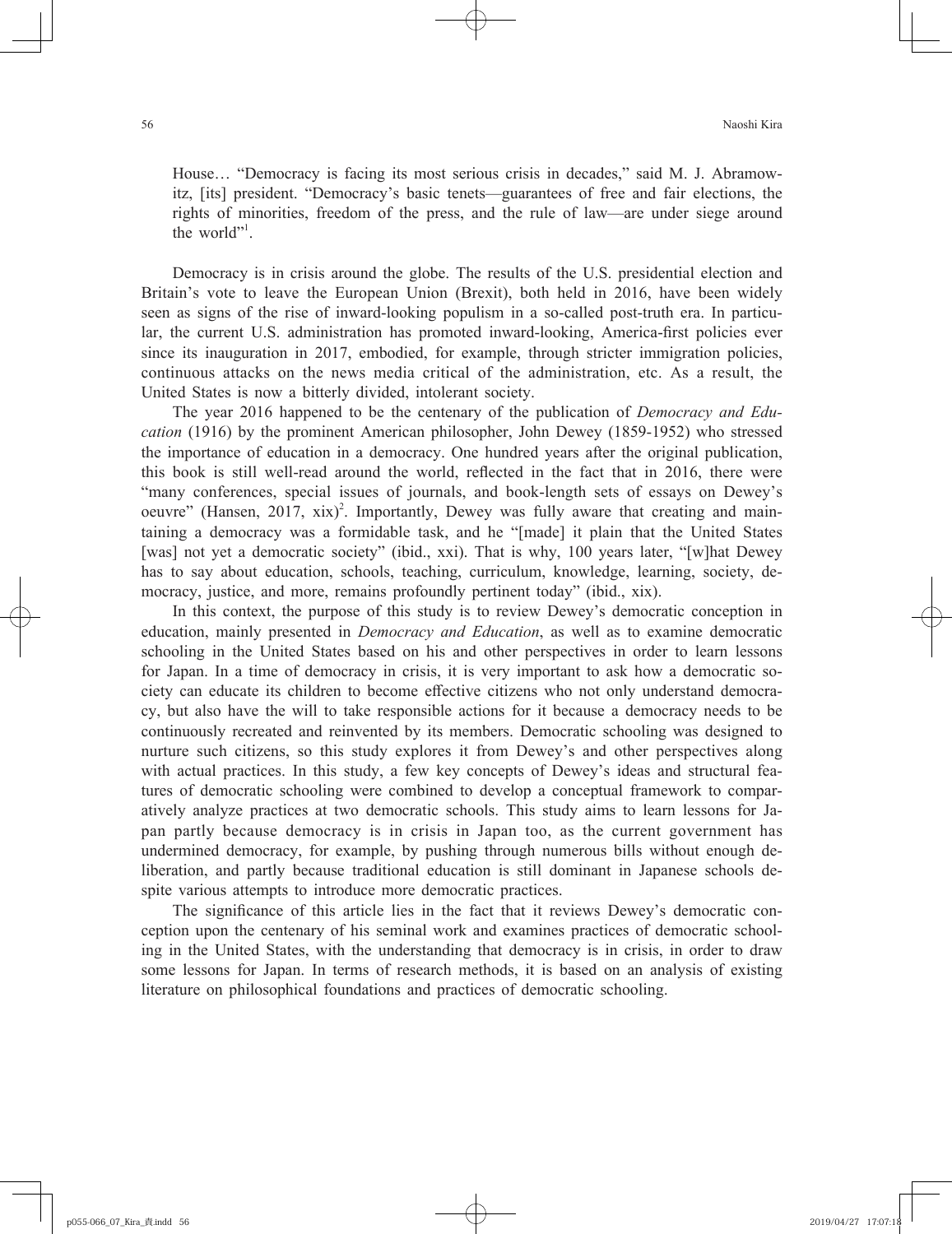## **1. Philosophical Foundations and Structural Features of Democratic Schooling**

In this section, I will review philosophical foundations of democratic schooling, put forth primarily by John Dewey as the most prominent American philosopher presenting the democratic conception in education. There are a number of studies that review it, so this section will be brief and focused on essential points regarding democratic schooling (Gutmann, 1987; Apple and Beane, 1995; Parker, 1996; Sehr, 1997; Hahn, 1998; Knoester, 2012; Noddings, 2013; Stitzlein,  $2014$ <sup>3</sup>.

In his seminal work, *Democracy and Education* (1916), Dewey stressed the importance of education in a democracy with two explanations:

The superficial explanation is that a government resting upon popular suffrage cannot be successful unless those who elect and who obey their governors are educated. Since a democratic society repudiates the principle of external authority, it must find a substitute in voluntary disposition and interest; these can be created only by education. But there is a deeper explanation. A democracy is more than a form of government; it is primarily a mode of associated living, of conjoint communicated experience (p. 87).

As pointed out by Nel Noddings (2013), Dewey also emphasized the importance of members with numerous and varied interests and of cooperative intercourse with other groups. Dewey thus valued not only nurturing educated voters in a democracy, but also allowing students to experience democracy as a way of living together in a diverse school community.

Dewey also said of the ideal conditions of democracy and education:

A society which makes provision for participation in its good of all its members on equal terms and which secures flexible readjustment of its institutions through interaction of the different forms of associated life is in so far democratic. Such a society must have a type of education which gives individuals a personal interest in social relationships and control, and the habits of mind which secure social changes without introducing disorder (1916, p. 99).

Moreover, Dewey regarded a school as "a miniature community, an embryonic society" in *The School and Society* (1899, p. 41), and stated in *Experience and Education* (1938) as follows:

A primary responsibility of educators is that they not only be aware of the general principle of shaping of actual experience by environing conditions, but that they also recognize in the concrete what surroundings are conducive to having experiences that lead to growth (p. 40).

Dewey envisioned a school as a microcosm of the larger democratic society in which students and teachers learn from each other through interaction on equal terms, although teachers are responsible for creating a learning environment that is conducive for students' continuous growth<sup>4</sup>. Last but not least, Dewey's vision encompassed not just reform at the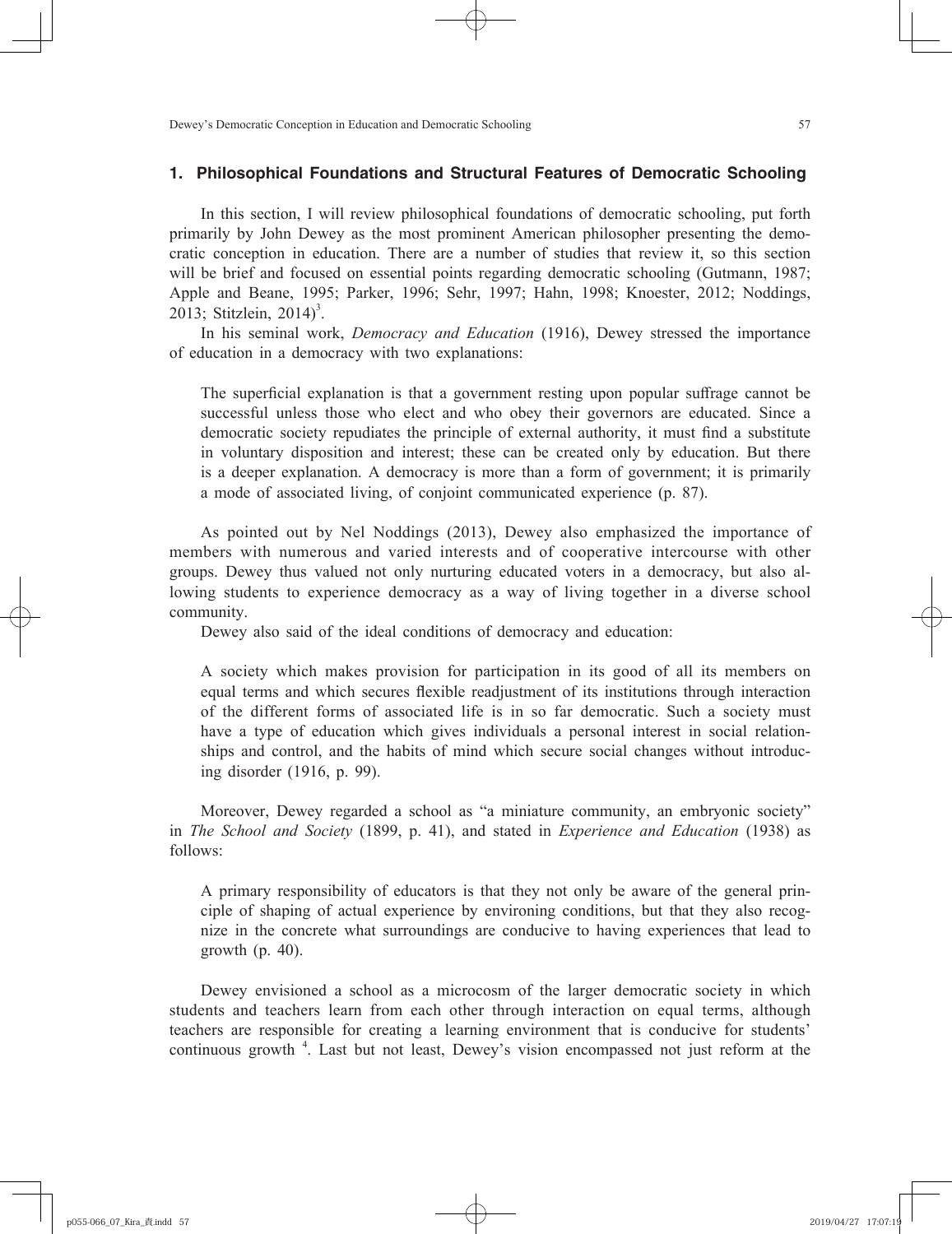school level but also transformation at the societal level, as he was a social reformer. Dewey's democratic conception in education is thus composed of such keywords as democracy as a community life, diversity, participation on equal terms, learning community, etc.

I need to mention here that although Dewey presented his democratic conception, "he failed to fully explain how to achieve his vision" (Stitzlein, 2014, p. 61). It can be said, nevertheless, that "this fits with Dewey's pragmatist spirit to the extent that he would not want to pin down specific habits or guidelines outside of particular real-life contexts" (ibid.). This is why democratic schooling has been implemented in various forms to accommodate the specific needs of students, staff, and community, as shown below.

It should be stressed, however, that Apple and Beane (1995) distinguish democratic schools from other progressive schools that are "simply humanistic or child-centered" (p. 11). They define democratic schools as those that "seek...to change the conditions that create [social inequities in school]" (ibid.). Knoester (2012) also state that "since powerful forces of inequality and suppression exist within our society…a democratic school must be aware of, and continuously thoughtful, innovative, and courageous in counteracting these forces (pp. 6-7). This study uses the above definition of democratic schools that seek to influence social change as promoted by Dewey.

Despite the variations, democratic schools need to ensure the existence of the following three structural features: democratic forms of school governance, classroom management, and human relations (Mosher, et al., 1994; O'Hair and Reitzug, 1997; Kira, 1999, 2004)<sup>5</sup>. Democratic school governance takes the forms of direct democracy in a small school (or a small unit within a large school) in which every member is involved in shared decision making, as well as of representative democracy in a larger school in which representatives of students and staff make decisions. Democratic classroom management consists of good student-teacher relationships, student authority to make decisions, discussion-based pedagogy, etc. Democratic human relations often mean that students can get to know each other and their teachers well to form relationships based on trust.

Behind the three structural features, the importance of small size has been emphasized as an essential foundation for democratic schooling as it helps to build trusting relationships and promote personalized learning (Sizer, 1984; Meier, 1995, 2002). In fact, Meier (1995) goes so far as to state that "[s]mall school size is not only a good idea but an absolute prerequisite for qualitative change in deep-seated habits" (p. 107) and that "schools must be so small that governance does not become the topic of discussion but issues of education do" (p. 108).

These structural features of democratic schooling are combined with the few keywords of Dewey's democratic conception to develop a conceptual framework to analyze democratic schooling practices in the next section. The conceptual framework consists of (1) participation in a small diverse community (human relations), (2) shared decision making (school governance), and (3) student-oriented learning communities (classroom management). The three aspects are closely interrelated, and democratic human relations lie at the foundation of democratic school governance and classroom management (Kira, 1999).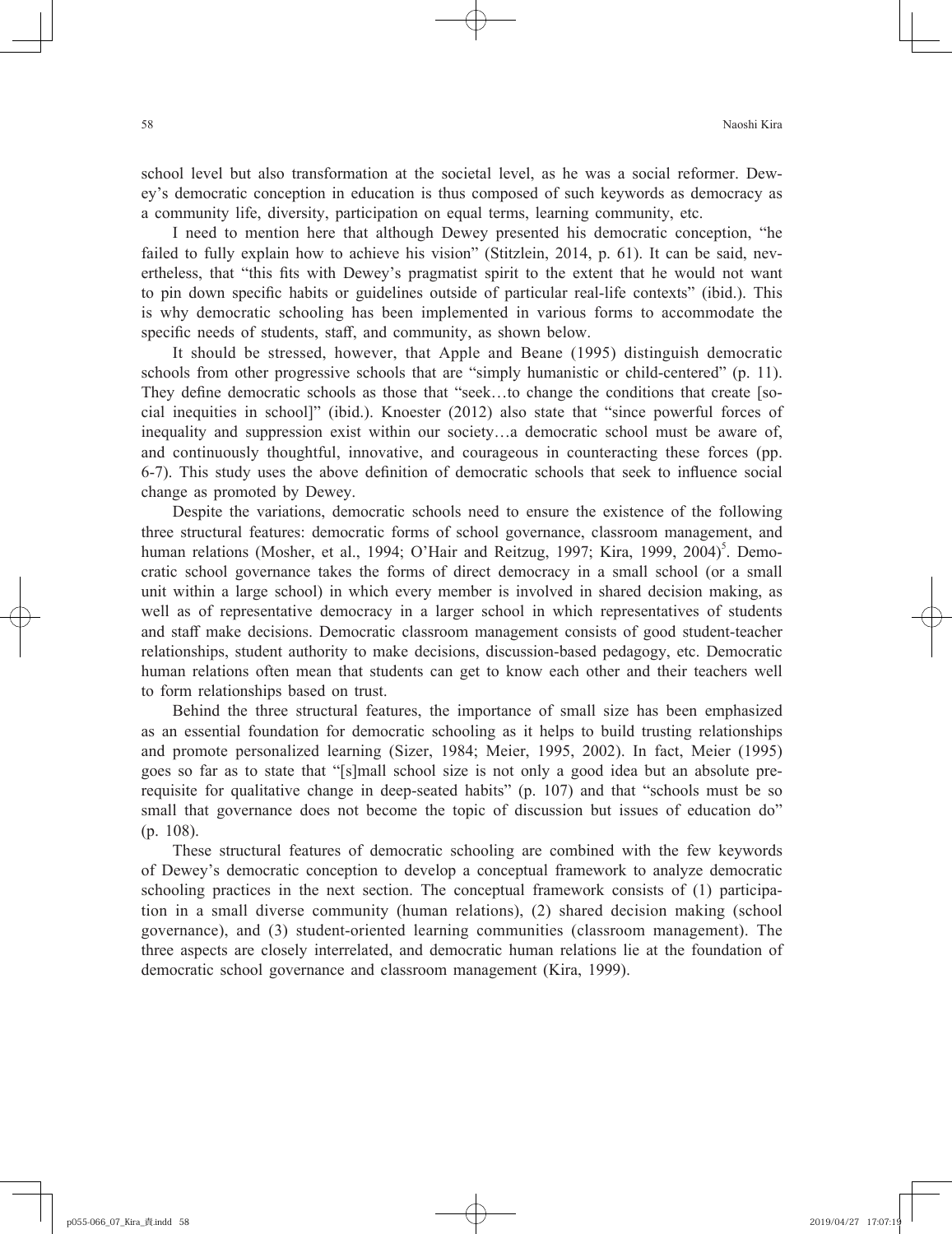## **2. Democratic Schooling in Action – Limitations and Practices at Two Schools**

In this section, I will first mention two sets of important limitations about democratic schooling practices. I will then analyze two democratic schools in the United States using the conceptual framework developed above.

### **2.1 Limitations and Obstacles of Democratic Schooling**

I will start with limitations. First, although the democratic schooling that Dewey envisioned seems necessary as the foundation for a sound democracy, it has not been widely implemented in the United States. In this regard, Ralph Mosher, et al. (1994) express their "concern for American youth who demonstrate little concern for others," and state that "[s] tudents have been taught about democracy, but they have not been permitted to practice democracy. Most American schools remain benevolent dictatorships" (pp. 1-2). In other words, they imply that most American schools offer the traditional, didactic mode of education in which students remain passive, and that the number of schools implementing democratic schooling in a systematic manner is limited, causing youth to be inward-looking. This is a perennial problem mentioned also by educators and researchers of democratic schooling, who instead promote more participatory, democratic approaches (Meier, 1995; Parker, 1996; Sehr, 1997; Knoester, 2012; Stitzlein, 2014).

Second, as the background of the first point, there are various obstacles to implementing democratic schooling. One obstacle is the standards-based reform that has been implemented in the United States under federal education laws since the 1990s with its emphasis on student achievement on high-stakes standardized tests and accountability, making democratic schooling harder to implement (Meier, 2003; Noddings, 2013; Meens and Howe, 2015). Another obstacle is people's belief that democracy is for the rights of adults, and not of children (Apple and Beane, 1995, p.7). Finally, as presented above, mainstream schooling has been based on traditional education, so one more obstacle is that teachers and students are not used to instructional practices based on democratic principles.

#### **2.2 Comparative Analysis of Democratic Schooling Practices at Two Schools**

In this study, I selected two democratic schools based on the following three criteria: (1) the school calls itself a democratic school; (2) it emphasizes Dewey's democratic conception, and (3) there is sufficient information to analyze its principles and practices. The first school is a school-within-a-school (SWS) at Brookline High School (BHS) in a suburb of Boston founded in 1970. The second school is Mission Hill School (MHS), a pilot school within the Boston Public Schools, founded in 1997. A brief explanation of each school is presented as follows  $\frac{6}{1}$ :

SWS consists of 115 students and staff (5 teachers and a coordinator), and its mission is to assist students to take responsibility for their own education through trusting relationships developed in a small community. SWS is an alternative democratic program…established by a small group of students, teachers, and parents…in 1970, when feelings of anti-establishment were mounting...During the first several years of the SWS founding, individual freedom and rights were emphasized…and there was a strong, individualistic atmosphere, but…in 1977, a town meeting system was established, and SWS was trans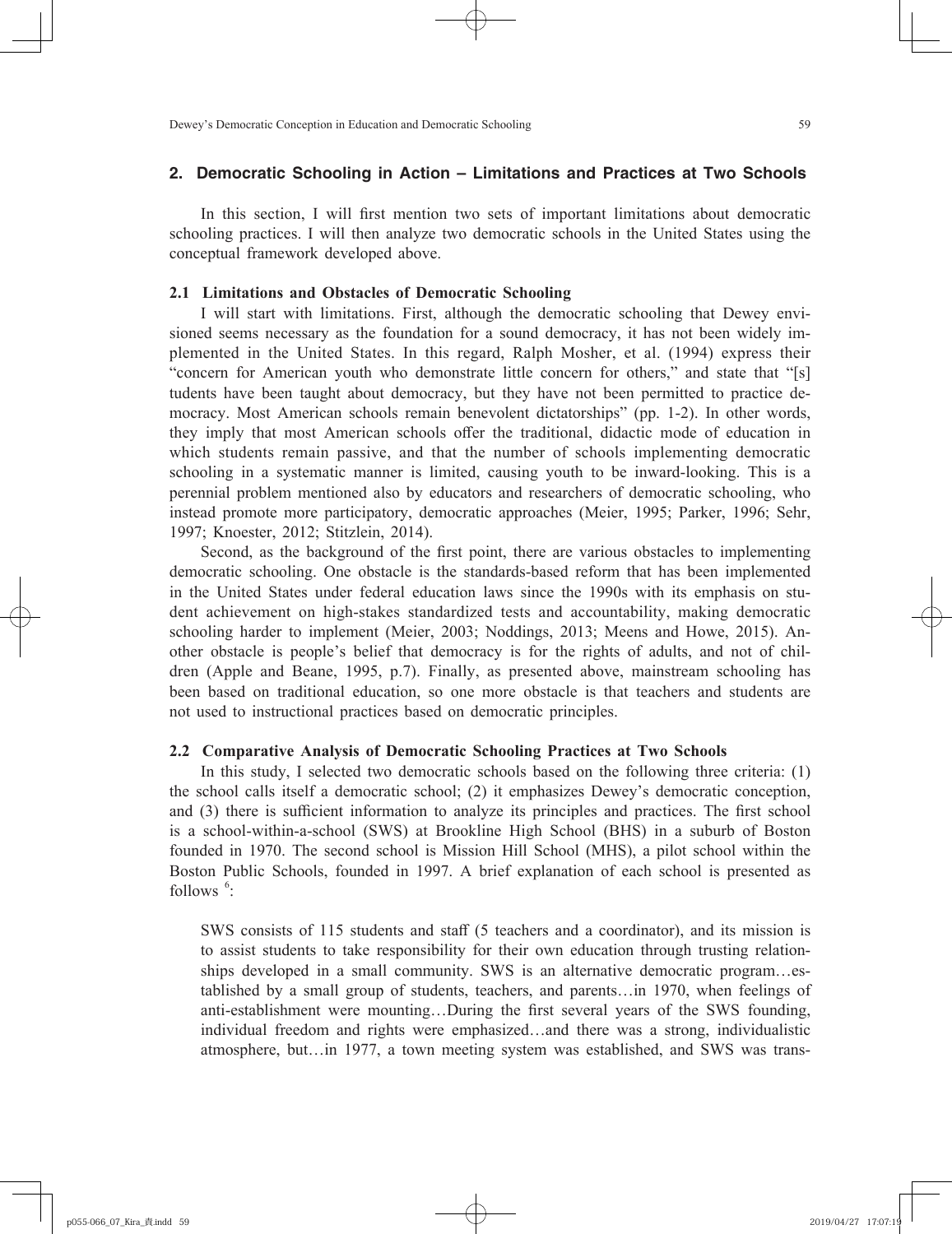formed into a democratic community. SWS…practices [democratic schooling] advocated by Mosher who was influenced by Dewey's philosophy of democratic education (Kira, 2004, p. 14).

[MHS was] founded by [a prominent educator,] Deborah Meier and colleagues in 1997… [and] is a small, racially and culturally integrated public pre-K-8 school using Dewey-influenced progressive education strategies and dedicated to educating students for democratic citizenship. Students are admitted to the school based on a lottery, and they graduate from the  $8<sup>th</sup>$  grade after having produced and defended robust portfolios of student work in each subject (Knoester, 2012, p.1)…The school is small—only about 170 students attend…(41.4% Black, 27.8% Hispanic, 22.8% White...)…The school is one of 21 pilot schools in Boston Public Schools, [so MHS]…enjoys autonomy in…governance, hiring, schedule, budget, and curriculum (ibid., p. 5).

Here I will present a comparative analysis of the two schools using the conceptual framework. First, in terms of participation in a small diverse community, both schools stress the importance of small size, but take different approaches, reflecting differences in the socio-economic status of the students they serve. SWS is a small program currently with 120- 125 students within BHS with its approximately 2,100 students, and the small size helps students and staff to get to know each other well and to develop the sense of community and trust which underlays the foundation of democratic practices. SWS was originally a white-dominated program, but students and staff were concerned about a lack of diversity and voted in town meeting in 1987 to adopt an affirmative action policy to ensure that onethird of the members are students of color and/or foreign-born, commensurate with the proportion at BHS (Bresman, et al., 2009, p. 69). As a result, SWS has become a diverse community, and students of color have also stated that they have a sense of belonging and feel safe in the tight-knit community (Thompson and Erdmann, 1995; Kira, 1999).

MHS is a small pre-K-8 school with 170 students, and the small size helps staff to get to know their students well, resulting in relationships based on trust that make democratic schooling possible (Knoester, 2012). MHS is located in Boston and has a diverse student body with about 70% black and Hispanic students who come mostly from low-income families in Boston.

In terms of shared decision making, both schools emphasize its importance, but differ in their approaches. SWS is a small direct democracy, where important decisions are made at a weekly 70-minute town meeting chaired by student members of the Agenda Committee (seven students and one staff member). Importantly, students and staff each have one vote, and students tend to learn to develop a sense of responsibility to their community as they can influence important policies at SWS<sup>7</sup>. Students far outnumber staff, but they make responsible decisions, and older students tend to become role models and lead the way in school governance (Kira, 1999). In addition, students' involvement in various committees also plays an important role in assisting them to develop a sense of responsibility to their community as committees are much smaller in size (as in the Agenda Committee above), and hence they can take initiatives and make a contribution more easily than in large town meetings (ibid.).

By contrast, MHS is a "staff -governed" school, and "staff [as opposed to the principal in most schools in Boston] make many important decisions together" with inputs from students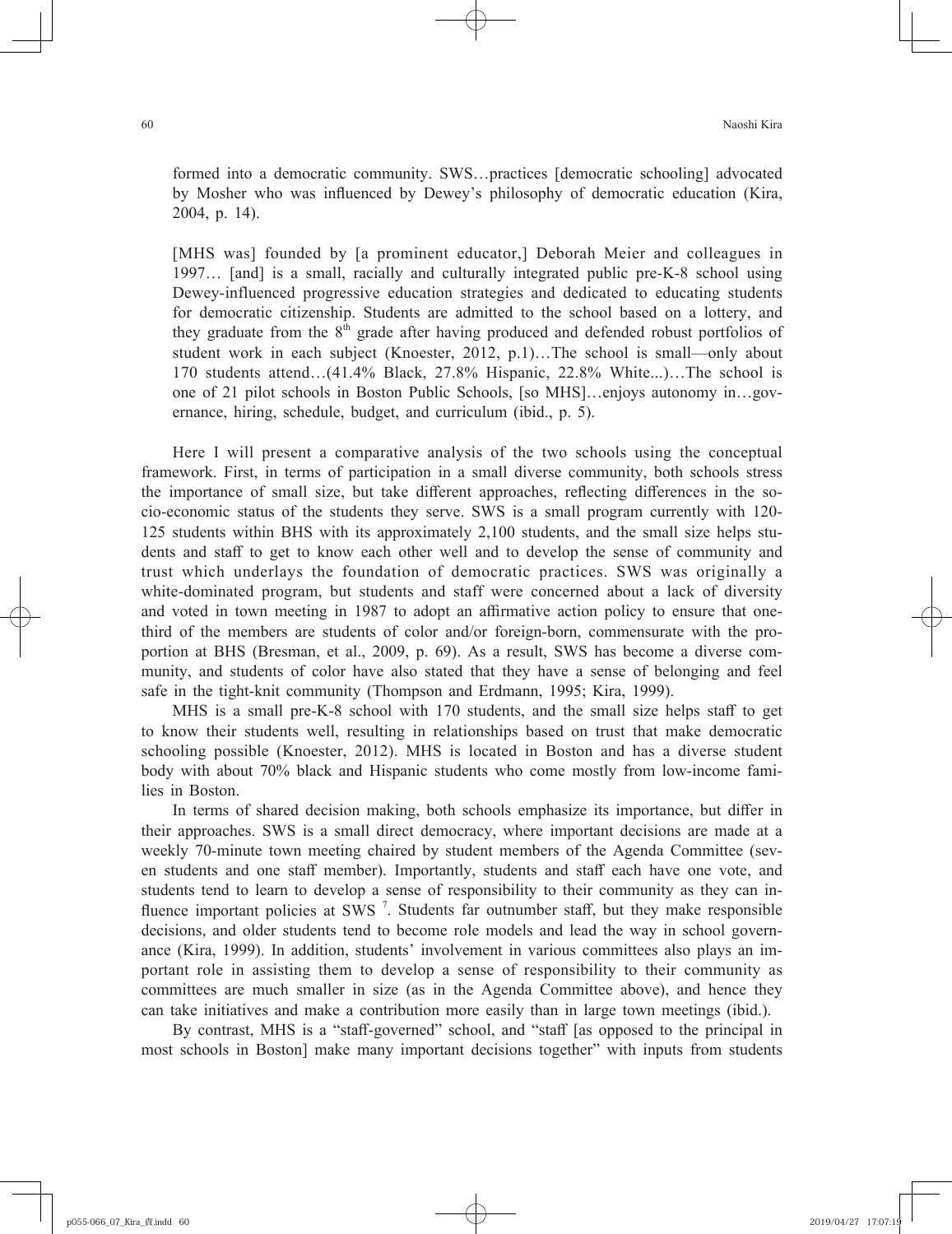|                                                  | SWS at Brookline High School (9-12)                                                                                                                                                   | Mission Hill School (pre-K-8)                                                                                                                                                    |
|--------------------------------------------------|---------------------------------------------------------------------------------------------------------------------------------------------------------------------------------------|----------------------------------------------------------------------------------------------------------------------------------------------------------------------------------|
| Participation in a<br>small diverse<br>community | Became a small diverse community after<br>town meeting adopted an affirmative action<br>policy in 1987 (33% students of color and/or<br>foreign-born). There is a sense of community. | A racially and culturally integrated school<br>with a diverse student body (70% black and<br>Hispanic, 23% white, etc.), and there is a<br>sense of community.                   |
| Shared decision<br>making                        | A direct democracy based on a weekly town<br>meeting attended by everyone in which each<br>member has one vote, chaired by Agenda<br>Committee (7 students and 1 staff member).       | Staff make many important decisions<br>together. It is a representative democracy<br>with the governing board consisting of staff,<br>parents, community members and 2 students. |
| Student-oriented<br>learning communities         | Its English classes are untracked, multi-grade<br>democratic learning communities. In other<br>disciplines, students have less course choice.                                         | The curriculum is based on three sequential<br>interdisciplinary themes and pedagogy<br>stressing five habits of mind.                                                           |

Table 1: Comparisons of the Two Democratic Schools

Sources: The studies cited in endnote (6) were used.

(Knoester, 2012, p.58). It is a representative democracy, in which "[t]he governance structure includes a governing board with the power to hire or fire the principal and set policies for the school, consisting of one-third teachers, one-third community members, and one-third parents, plus at least two student representatives" ( $8<sup>th</sup>$  graders) (ibid., p. 56). MHS values the voices of parents and community members because it is a pre-K-8 school with young children and because it seeks to be a community-oriented school.

In terms of student-oriented learning communities, both schools emphasize learning communities, but take different approaches reflecting their different standings. At SWS, English classes best represent democratic learning communities, as they are untracked, multi-grade classes where teachers lead, but "seniors [old-timers]…model, teach, and inspire others" (Bresman, et al., 2009, p.70). SWS students have a say in choosing those English and humanities courses, as they vote on them for the upcoming year after discussion on the classes proposed by teachers. "In other disciplines, such as math, science, and social studies, students have less course choice because of state and local graduation requirements" (ibid.). Although they benefit from numerous course offerings at BHS, a lack of autonomy in the curriculum is a disadvantage of being part of a large public school.

By contrast, MHS is a pilot school with extensive autonomy, reflected in its main curriculum and pedagogy. Its curriculum is "framed under an umbrella of three sequential whole school interdisciplinary themes each year...[and] the thematic units are offered on a 4-year rotational basis [so that] students experience learning within these themes twice" (Knoester, 2012, p. 78). "[T]he central focus of the curriculum... is the development of five... habits of mind, useful for effective democratic participation and deliberation, as well as in the academic disciplines" (ibid., p. 72)<sup>8</sup>. Moreover, "[a]ll classes are multi-aged [without]...tracking," (ibid., p. 76) and students engage in meaningful learning in diverse learning communities. These two features allow teachers to provide students with coherent learning experiences at MHS. Table 1 contains the summary of the comparative analysis of the two democratic schools based on the conceptual framework.

Several limitations as well as positive aspects of democratic schooling are presented above, but there are also difficulties at the school level. First, democratic schooling is a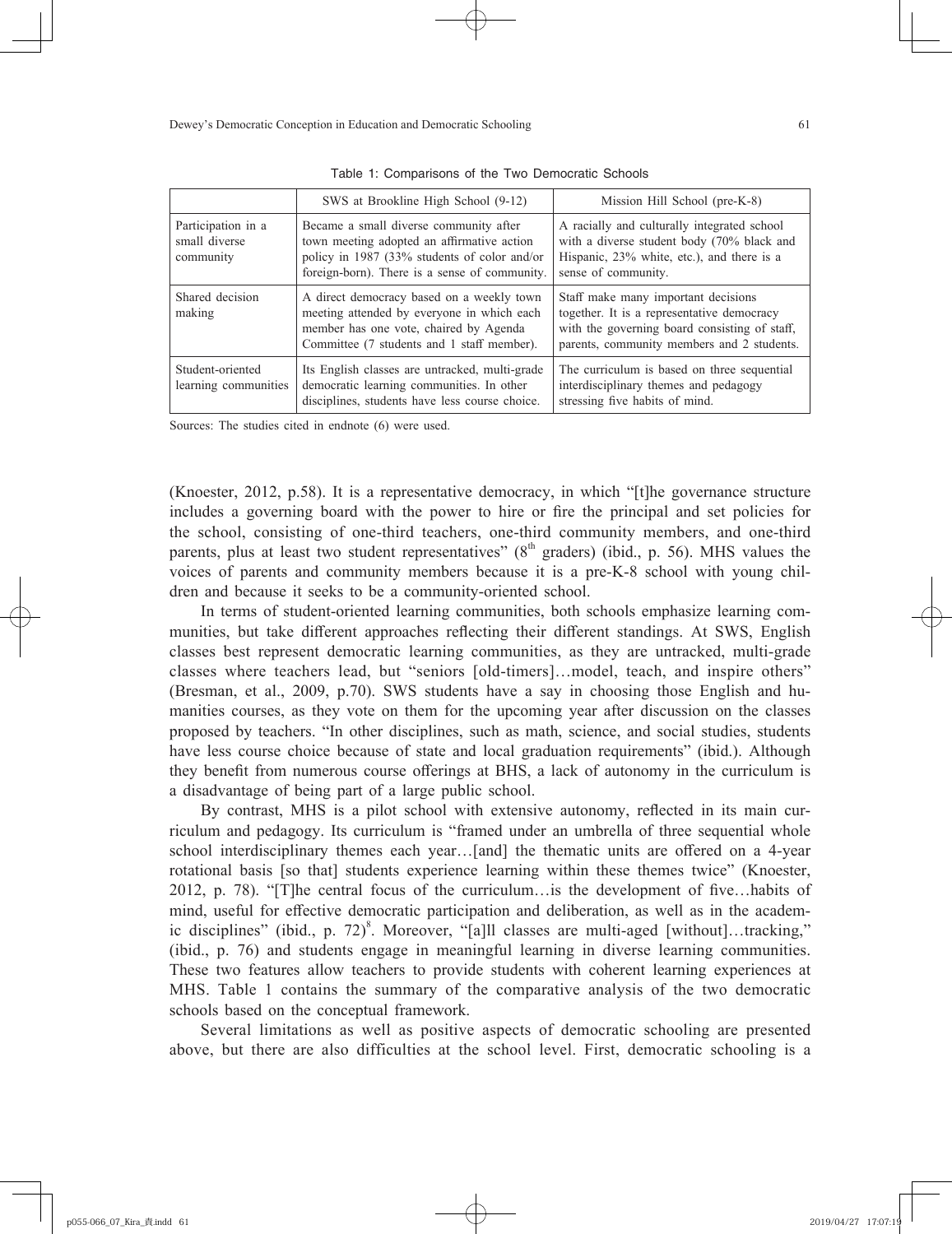time-consuming enterprise, and students and teachers may find it inefficient and frustrating at times. Students at SWS find some town meetings boring or tiresome as there are routine issues to be discussed, and discussions often drag on (Kira, 1999). Teachers at MHS may feel that they are pressed for time as they regularly have to attend faculty meetings for shared decision making in their busy schedule (Knoester, 2012).

Second, these schools also have to deal with difficult trade-offs between financial stability and autonomy. The two schools are both public and have the financial stability to survive, but in return, they also have to give up some autonomy. SWS is an alternative program in a large public high school, which has survived for almost 50 years with the support of the administrators. Although SWS has enjoyed the autonomy in governance to assist its participants to practice democracy, it has to make compromises, for example, in curriculum in terms of course offerings and contents due to being part of a large public school<sup>9</sup>. Although MHS is a pilot school in Boston and enjoys extensive autonomy, "the mayor and City Council… made plans to move  $\lceil \text{it} \rceil$ ... into a different school building and community" in 2012 despite multi-level protests (ibid., p. 67). These accounts show the difficult trade-offs encountered by these public democratic schools, with no easy solution.

## **3. Lessons Learned from the United States for Japan**

In this section, I will draw some lessons on democratic schooling from the United States for Japan. Based on the analysis presented above, two lessons can be learned.

First, when learning takes place in small diverse learning communities where students have a say in what to learn and how to learn it in order to connect their learning to their lives and experience, they tend to start learning for themselves and taking responsibility for their own education. In addition, when students are given ample opportunities to learn from one another, they tend to develop a sense of community and belonging. These things happen more easily in smaller classes where there are trusting relationships among members.

In Japan, the traditional, lecture-based instruction still dominates for the fulfillment of the national Courses of Study as well as for the preparation of entrance examinations. As a result, many Japanese students do not have a sense of ownership of their learning <sup>10</sup>. In this context, the new national Courses of Study to be implemented from 2020 onward promote self-directed, dialogic, and deep learning which can help students learn on their own and collaboratively. One major caution is not to go to the other extreme of letting students do whatever they want, from the prevailing extreme of giving them almost no authority in what to study and how to study it, as Dewey pointed out in *The Child and the Curriculum* (1902), *Experience and Education* (1938), etc.

Second, when students can make and modify school rules, or at least when their voices are heard and respected, they tend to feel empowered and to start thinking about how to improve their school, while taking responsibility for abiding by the rules that they helped to create. This happens more easily in a small school where there are good relationships between students and teachers, and students develop a sense of belonging and responsibility. As well, the sense of responsibility to their community—an important feature of democratic citizens—is often carried on after graduation, as SWS staff members write: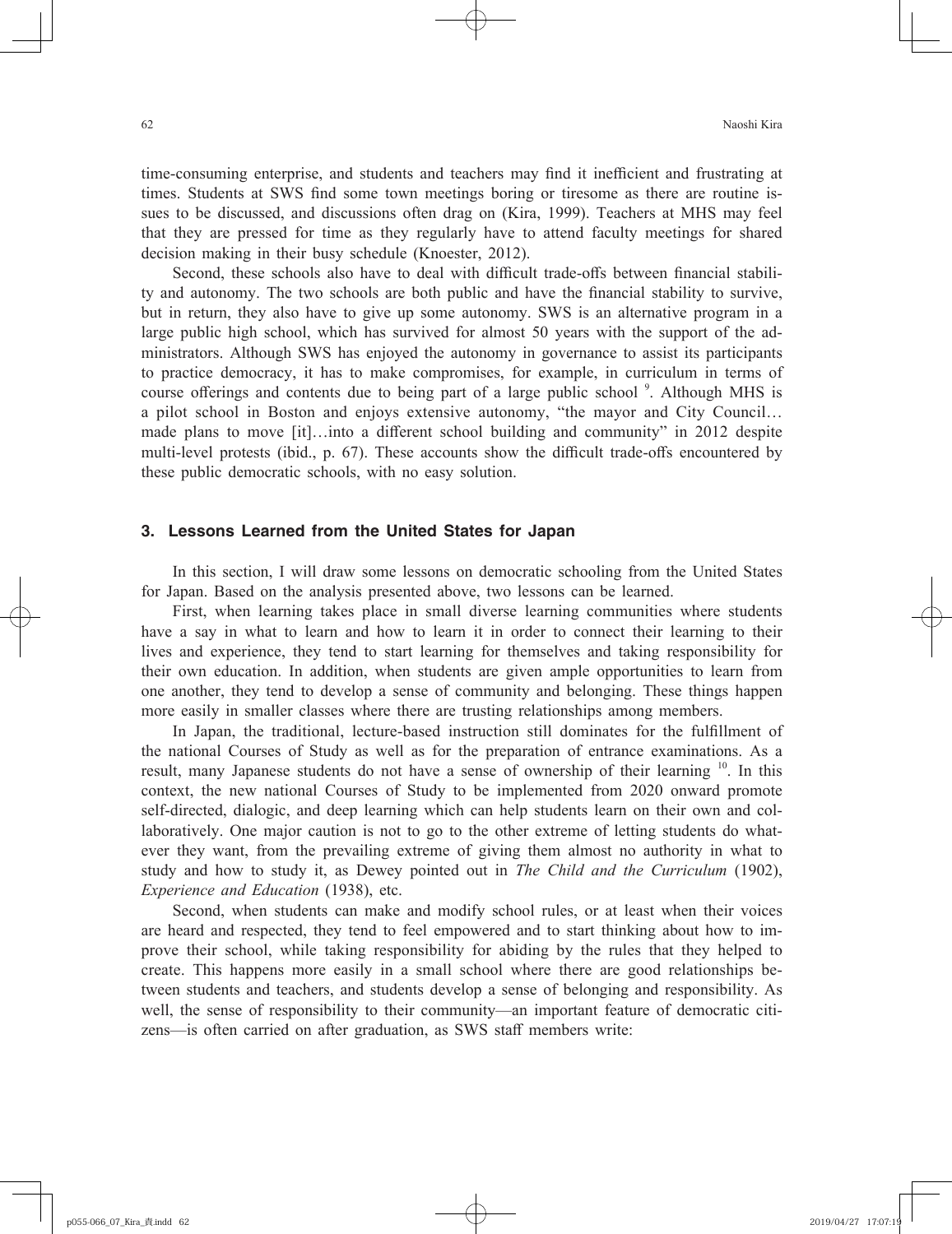Our record of college acceptance looks very much like that of its host school—one of the most competitive…—yet our graduates often choose to devote their lives to community service, teaching, and further education after college. As Bob Weintraub, principal of [BHS] observed: "One of the characteristics of SWS graduates…is so many of them work in service and social justice professions. That is not an accident. The culture of SWS builds a sense of responsibility to [their] community. They live that ethic in school and carry it with them into the wor[l]d of work" (Bresman, et al., 2009, pp. 68-69).

This is an extremely important aspect of democratic schooling to be emphasized in the face of democracy in crisis.

In Japan, school rules are usually imposed on students without much explanation, leaving them to feel either helpless or antagonistic. A major problem with this practice is that students become passive recipients of rules, without any experience of making and modifying rules, rather than active agents of change. What is needed is not a sudden change, but a gradual transition to giving students some authority to modify school rules within an institution of representative democracy, such as student councils, in order to improve their schools.

## **Conclusions and Future Directions for Research**

Over 100 years ago, Dewey envisioned schools as microcosms of democratic society in which students experience democratic ways of living together in a small community to help them become effective agents of change. Democratic schooling has been operationalized in many ways. Based on the examination of the two democratic schools, this article concluded that democratic schooling has great potential to educate citizens who can become effective agents of change, although the number of schools which systematically implement democratic schooling is limited. There are also a variety of practices in the areas of education for democratic citizenship, education for civic engagement, etc., conducted at schools with or without connections with local communities to revitalize democracy, which are not included in this study  $\frac{11}{11}$ . The limitation of this study is that it focused on democratic schooling with the three afore-mentioned criteria.

Here I will point out two areas of research needed in the future. One area is further research on democratic schooling in terms of its details. For example, research is needed on admission policies and student characteristics. Students are often selected through a lottery among those who want to join the school, but can democratic schooling work for students who have not made this choice? Research is also needed on the trade-offs between school financial stability and autonomy. The ultimate question is how to maintain long-lasting and autonomous democratic schools.

Another area of research is a tracer study of graduates of democratic schools including their professional lives. There is some evidence that democratic schooling is also an effective means of academic preparation in that students move on to college at a rate much higher than the norm especially among those from low-income families at MHS. As for the professions of graduates of democratic schools, however, there is only anecdotal evidence that many SWS graduates work in service and social justice professions as presented above. So, systematic research is needed to clarify the impact on graduates in their adult lives.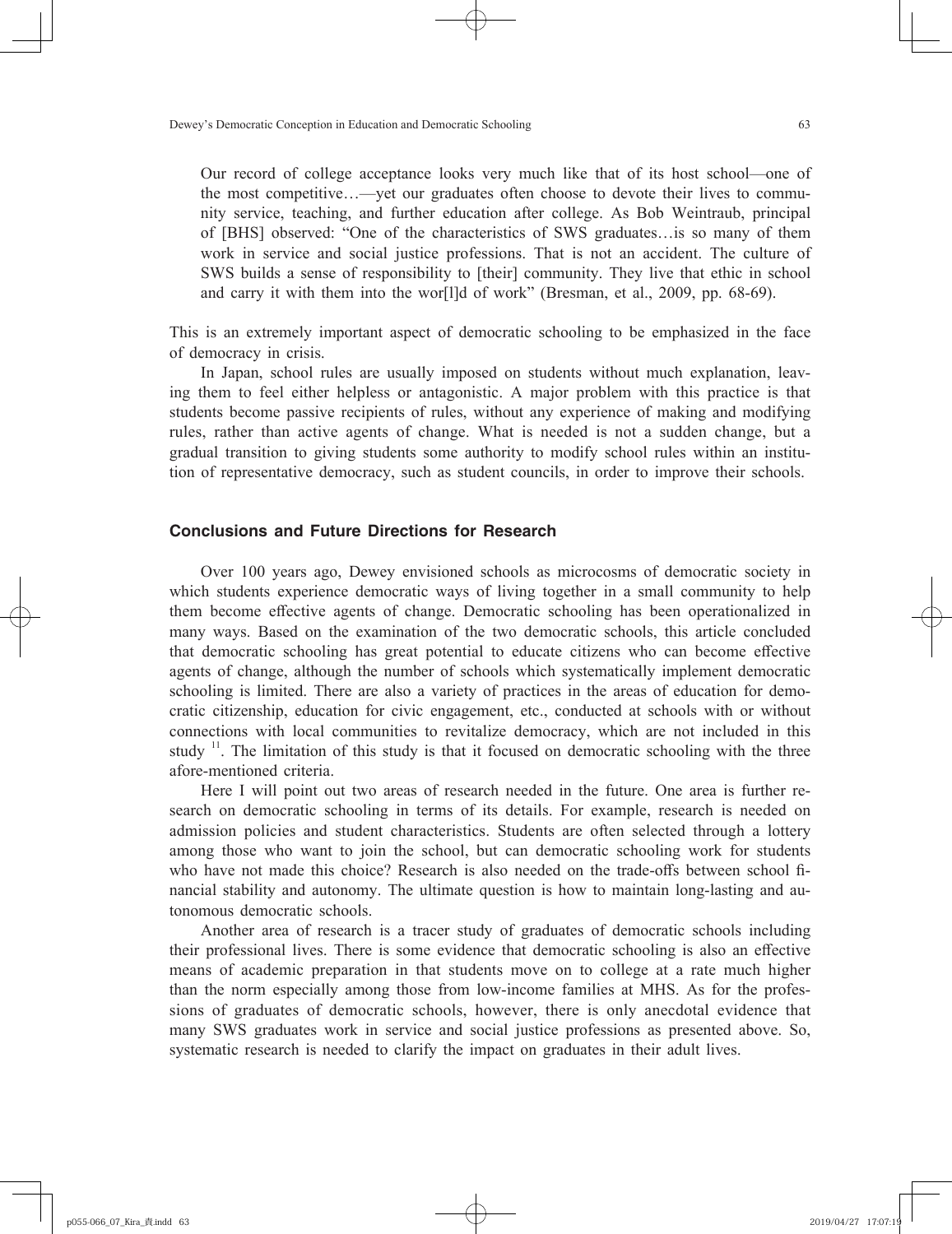Finally, democratic schooling at best can be effective because it gives participants ample opportunities to think deeply and collaboratively about their learning and their organization in order to become active agents of change, desperately needed in the larger democratic society in crisis.

#### **Notes**

- 1. https://freedomhouse.org/article/democracy-crisis-freedom-house-releases-freedom-world-2018 (accessed August 1, 2018).
- 2. Examples of such books are: Garrison, et al., 2016; Phillips, 2016; Waks and English, 2017.
- 3. Democratic education has larger meanings than democratic schooling, as reflected, for example, in the fact that democratization of education has at least the following three meanings: "universalization of educational opportunities;" "decentralization of education systems;" and "participatory practices in school and class" (Kira, 2004, pp. 5). As this study focuses on the third meaning, I will primarily use the term, "democratic schooling."
- 4. Dewey thus redefined education as "the art of giving shape to human powers and adapting them to social service" (Dewey, 1897, p. 31), emphasizing the importance of developing students' individuality and responsibility (Kira, 2004).
- 5. For example, Mosher, et al. (1994) stated, "any serious effort to educate for democracy will have to begin by systematically organizing classroom management, school governance, and the relations among administrators, teachers, and students based on democratic principles" (p.2).
- 6. Information on SWS comes from Thompson and Erdmann(1995), Kira (1999, 2004), Bresman, et al. (2009), and that on MHS from Meier (2002, 2003), Knoester (2012).
- 7. It should also be stressed that to respect minority opinions at town meetings in SWS, "if signifi cant disagreement arises over a topic before town meeting, the community is polled and those with minority points of view are given more opportunities to speak than the majority" (Bresman, et al., 2009, p. 69). This seems a fair measure to honor minority opinions, and the minority opinion is sometimes adopted at the final vote.
- 8. The five habits of the mind consist of: "What is the evidence?" "What is the relevance?" "How is this connected with other structures, forces, or facts?" "From whose viewpoint am I looking?" "How could it be different?"(Knoester, 2012, p. 72). Moreover, MHS was a member of the Coalition of Essential Schools (CES)—an organization (1984-2016), originally founded by Theodore Sizer and promoted "ten common principles," including personalization, democracy and equity, etc., taken from the CES web site: http://essentialschools.org/common-principles/ (accessed August 14, 2018).
- 9. From Dewey's perspectives, it can be said that SWS lost its autonomy in offering progressive interdisciplinary curricula by being part of a large public high school in contrast to MHS.
- 10. There have also been a variety of attempts over time in Japan to implement progressive education practices at schools, in which students are encouraged to take initiatives in connecting their learning to their lives and learning collaboratively with their peers, and hence have a sense of ownership of their learning as well as a sense of responsibility to their school, as documented, for example, in Yamasaki and Kuno (2017).
- 11. Such studies in the fields of education for democratic citizenship, education for civic engagement, etc. include Levine (2007), Campbell, et al. (2012), Boyt (2018), and Rebell (2018).

#### **References**

- Apple, M. W., and Beane, J. A. (Eds). (1995). *Democratic Schooling*. Alexandria, VA: Association for Supervision and Curriculum Development.
- Boyt, H. C. (2018). *Awakening Democracy through Public Work: Pedagogies of Empowerment*. Nashville, TN: Vanderbilt University Press.
- Bresman, D., Erdmann, A., Olson, K. (2009). Learning Community Blossoms. *Educational Leadership*, 66(8), pp. 68-71.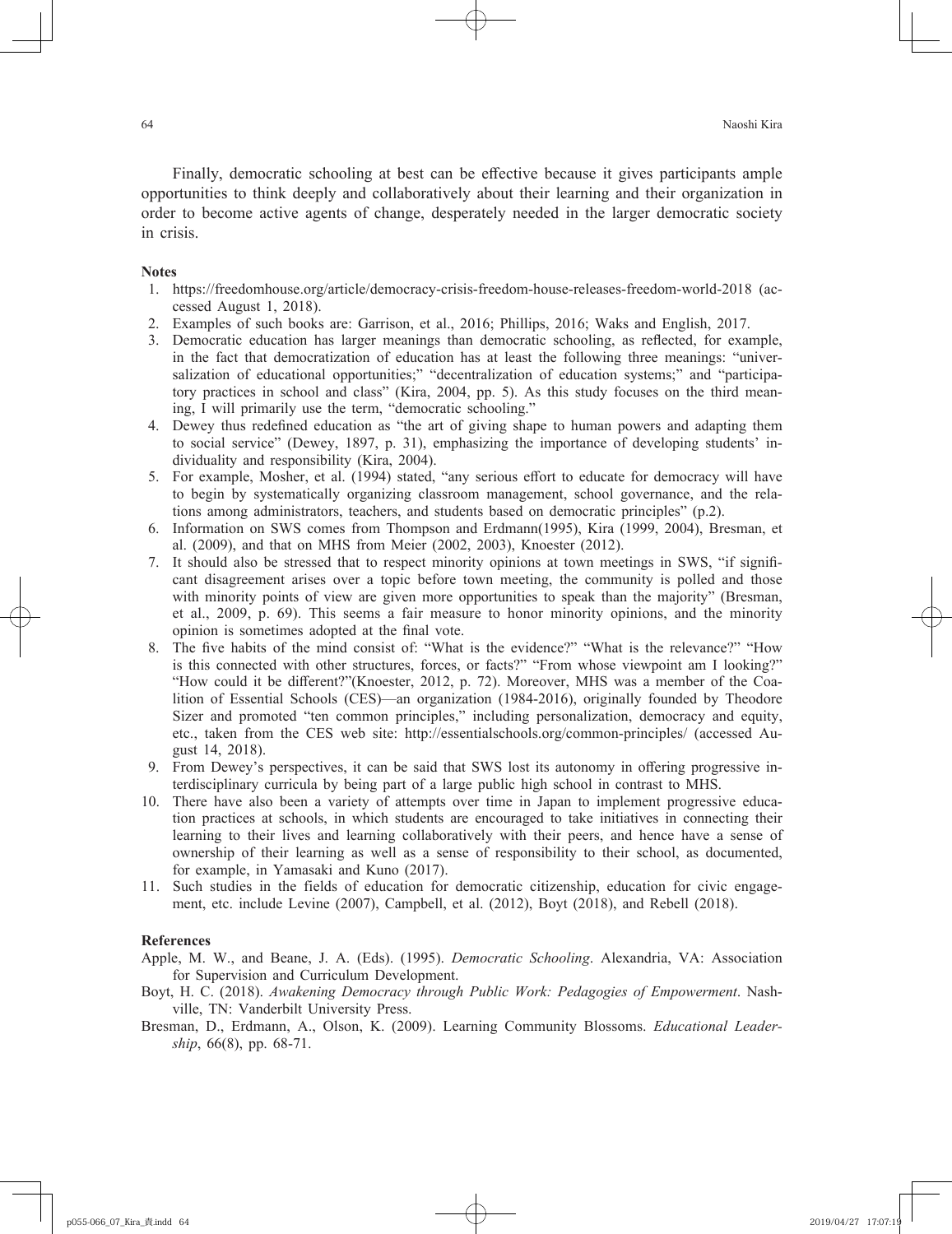- Campbell, D. E., Levinson, M., and Hess, F. M. (Eds) (2012). *Making Civics Count: Citizenship Education for a New Generation*. Cambridge, MA: Harvard Education Press.
- Dewey, J. (1897/1959). *My Pedagogic Creed*, in M.S. Dworkin (Ed), *Dewey on Education* (pp. 19- 32). New York: Teachers College Press.
- Dewey, J. (1899/1959). *The School and Society*, in M.S. Dworkin (Ed), *Dewey on Education* (pp. 33- 90). New York: Teachers College Press.
- Dewey, J. (1902/1959). *The Child and the Curriculum*, in M.S. Dworkin (Ed), *Dewey on Education* (pp. 91-111). New York: Teachers College Press.
- Dewey, J. (1916/1944). *Democracy and Education: An Introduction to the Philosophy of Education*. New York: The Free Press.
- Dewey, J. (1938/1963). *Experience and Education*. New York: Macmillan Publishing Company.
- Garrison, J., Neubert, S., and Reich, K. (2016). *Democracy and Education Reconsidered: Dewey after One Hundred Years*. New York: Routledge.
- Glickman, C. D. (1993). *Renewing America's Schools: A Guide for School-based Action*. San Francisco: Jossey-Bass Publishers.
- Gutmann, A. (1987). *Democratic Education*. Princeton, N.J.: Princeton University Press.
- Hahn, C. L. (1998). *Becoming Political: Comparative Perspectives on Citizenship Education*. Albany, N.Y.: State University of New York Press.
- Hansen, D. T. (2017). Foreword, in Waks, L. J. and English, A. R. (Eds), *John Dewey's Democracy and Education: A Centennial Handbook*. New York: Cambridge University Press.
- Kira, N. (1999). *Participating in a Democratic High School: The Experiences of Students*. Cambridge, MA: Harvard University Graduate School of Education.
- Kira, N. (2004). *Philosophy and Practice of Democratic Schooling: Education for the Development of Individuality and Responsibility*. Discussion Paper No. 125. Graduate School of International Development, Nagoya University.
- Knoester, M. (2012). *Democratic Education in Practice: Inside Mission Hill School*. New York: Teachers College Press.
- Levine, P. (2007). *The Future of Democracy: Developing the Next Generation of American Citizens*. Lebanon, NH: Tufts University Press.
- Meens, D. E. and Howe, K. R. (2015). NCLB and Its Wake: Bad News for Democracy. *Teachers College Records*, 117(6), pp. 1-44.
- Meier, D. (1995). *The Power of Their Ideas: Lessons of America from a Small School in Harlem*. Boston: Beacon Press.
- Meier, D. (2002). Just Let Us Be: The Genesis of a Small Public School. *Educational Leadership*, 59(5), pp. 76-79.
- Meier, D. (2003). *In Schools We Trust: Creating Communities of Learning in an Era of Testing and Standardization*. Boston: Beacon Press.
- Meier, D. and Schwarz, P. (1995). Central Park East Secondary School: The Hard Part Is Making It Happen, in Apple, M. W., and Beane, J. A. (Eds). *Democratic Schooling*. Alexandria, VA: Association for Supervision and Curriculum Development.
- Mosher, R., Kenny, R. A., and Garrod, A. (1994). *Preparing for Citizenship: Teaching Youths to Live Democratically*. Westport, CT: Praeger.
- Noddings, N. (2013). *Education and Democracy in the 21*st *Century*. New York: Teachers College Press.
- O'Hair, M. J. and Reitzug, U. C. (1997). Restructuring Schools for Democracy: Principals' Perspectives. *Journal of School Leadership*, 7(3), pp. 266-286.
- Parker, W. C. (Ed) (1996). *Educating the Democratic Mind*. Albany, N.Y.: State University of New York Press.
- Parker, W. C. (2012). Democracy, Diversity, and Schooling, in Banks, J. A. (Ed.), *The Encyclopedia of Diversity in Education*. New York: Sage.
- Phillips, D. C. (2016). *A Companion to John Dewey's Democracy and Education*. Chicago: Chicago University Press.